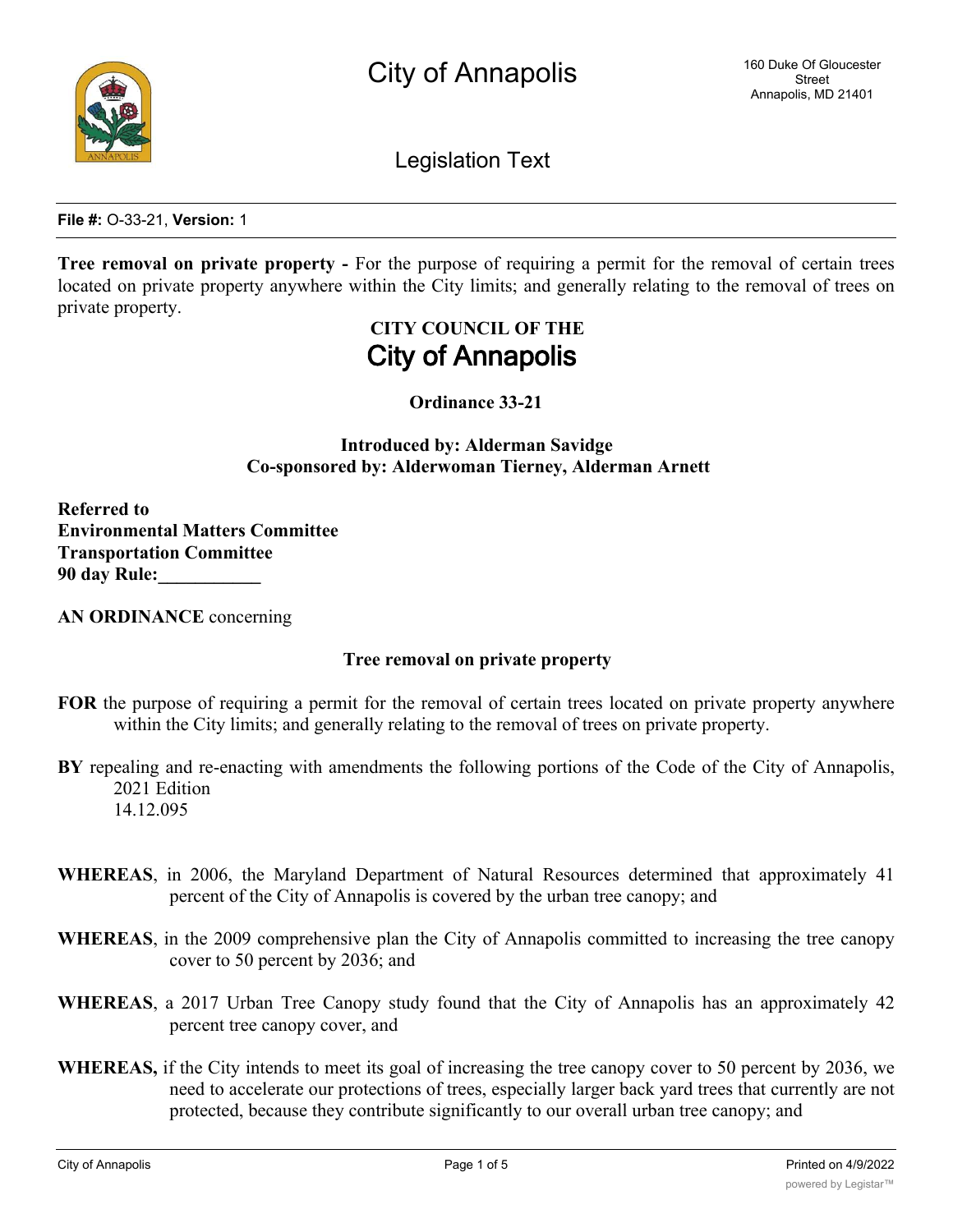**WHEREAS**, large trees provide a myriad of and substantial benefits to the surrounding area and community.

**SECTION I: BE IT ESTABLISHED AND ORDAINED BY THE ANNAPOLIS CITY COUNCIL** that the Code of the City of Annapolis shall be amended to read as follows:

## **Title 14 - STREETS, SIDEWALKS AND PUBLIC PLACES Chapter 14.12 - TREES**

**Section 14.12.095 - Tree conservation area-Tree removal on private property.**

- A. "Tree conservation areas" are established to be the same areas as the legally defined front, side or rear yard setbacks of any residential or commercial property as described in the zoning regulations of the City of Annapolis, which are adjacent to a public right-of-wayAREAS BETWEEN A PUBLIC RIGHT-OF-WAY AND A BUILDING OR STRUCTURE.
- B. 1. WITHIN A TREE CONSERVATION AREA, A PROPERTY OWNER MAY REMOVE TREES THAT ARE LESS THAN FIVE INCHES IN DIAMETER AS MEASURED AT FOUR AND ONE-HALF FEET ABOVE THE GROUND.

2. Within a tree conservation area, A PROPERTY OWNER MAY NOT REMOVE A no tree greater than five inches in diameter as measured at four and one-half feet above the ground shall be removed except as provided for inWITHOUT FIRST OBTAINING THE NECESSARY PERMIT, AND ONLY IN ACCORDANCE WITH THE REQUIREMENTS OF this section. Within a tree conservation area, the A property owner may remove trees that are less than five inches in diameter as measured at four and onehalf feet above the ground.

3. A PROPERTY OWNER MAY NOT REMOVE A TREE GREATER THAN 23" IN DIAMETER AS MEASURED AT FOUR AND ONE-HALF FEET ABOVE THE GROUND, ON PRIVATE PROPERTY OR WITHIN A TREE CONSERVATION AREA, UNLESS THE CITY ARBORIST HAS INSPECTED THE TREE AND FINDS THAT THE TREE IS SHOWING SIGNS OF SIGNIFICANT DECLINE OR REPRESENTS A PUBLIC SAFETY HAZARD, THE NECESSARY PERMIT HAS BEEN OBTAINED, AND THE REQUIREMENTS OF THIS SECTION HAVE BEEN SATISFIED.

- C. A permitTREE REMOVAL PERMITS ARE issued by the Director of Planning and Zoning. is required for the removal of any tree greater than five inches in diameter, as measured at four and one-half feet above the ground, located within the tree conservation area. The tree removal permit fee shall be set by resolution of the City Council. Conditions under which such a permit may be issued include but shall not be limited to the following A PERMIT MAY BE DENIED IF SUFFICIENT EVIDENCE HAS NOT BEEN PROVIDED TO, AND CONFIRMED BY, THE CITY ARBORIST, THAT MEETS AT LEAST ONE OF THE CONDITIONS LISTED BELOW:
	- 1. The tree is dead, dying or diseased, such that fifty percent or more of the crown area is visibly dead;
	- 2. The tree is damaged or injured to the extent that it is likely to die or become diseased;
	- 3. The removal of the tree will serve the purposes of this chapter or will enhance the health of the remaining trees in the conservation area;
	- 4. The removal of the tree will avoid or alleviate, mitigate, or reduce a substantial hardship or damage to the property or any structure located thereon; or
	- 5. The removal of the tree is consistent with good forestry practices.
- D. A permit shall not be required for public utilities to remove trees situated in proximity to overhead or underground facilities or in case of any emergency in which failure to remove a tree is likely to cause imminent damage to public or private property, as used herein, the term "public utilities" means any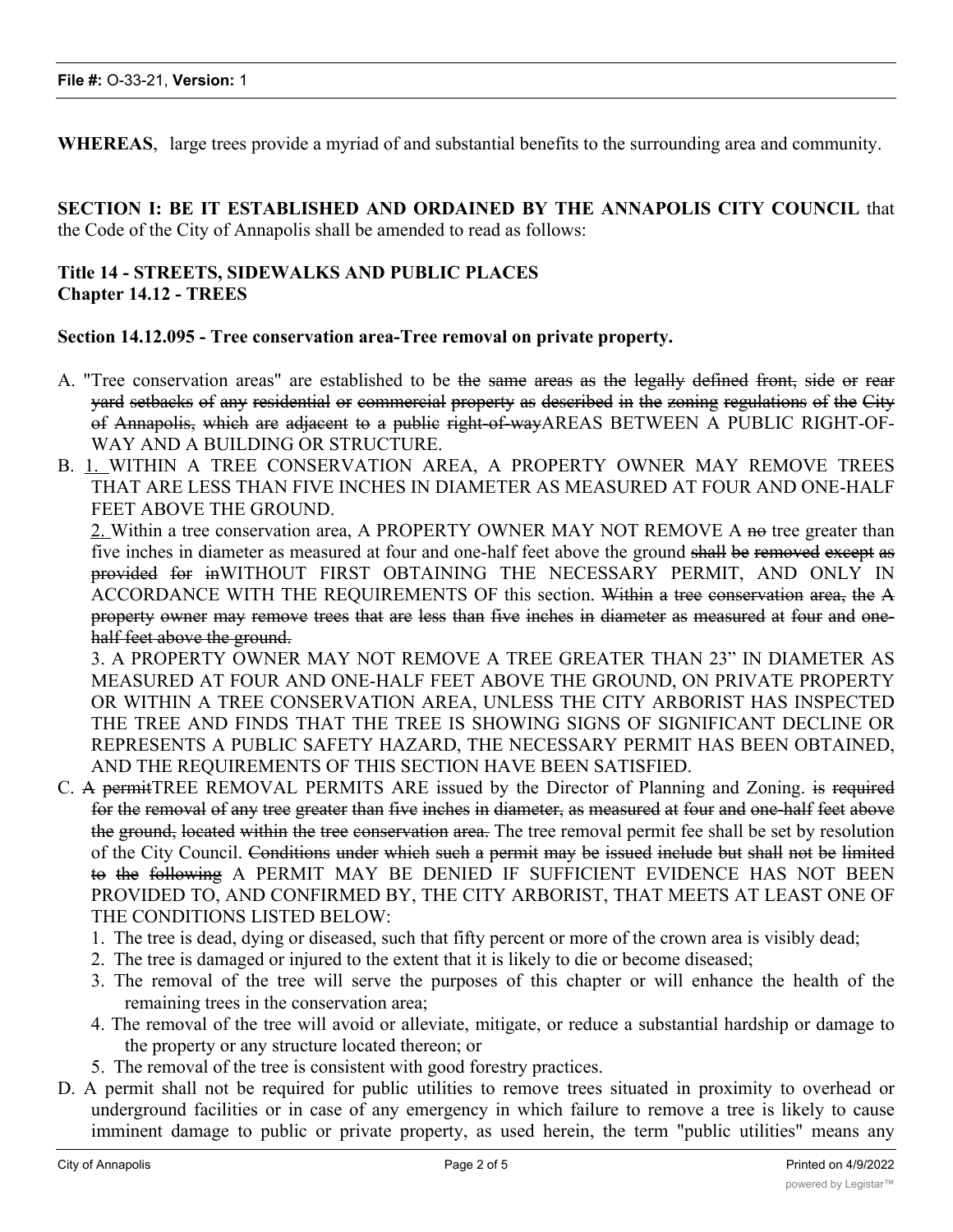"public service company" as defined in the Public Utilities Article, Section 1-101, of the Annotated Code of Maryland, or its successor statutes; or in case of any emergency in which failure to remove a tree is likely to cause imminent damage to public or private property.

E. In issuing a permit, the Director of Planning and Zoning DEPARTMENT maySHALL, in its discretion, require that replacement tree(s) be planted.. The size, location and variety of any replacement tree may be required by the Director of Planning and Zoning, solely at his or her discretion, to reestablish the visual character and environmental benefits afforded by the trees that were removed, AND TO MITIGATE ANY SUCH REMOVAL. REPLACEMENT TREES SHALL BE A NATIVE SPECIES UNLESS OTHERWISE APPROVED BY THE DEPARTMENT. Replacement as follows shall be deemed conclusively to be a reasonable exercise of such discretion:

| Removed tree                                          | Replacement Tree(s) |
|-------------------------------------------------------|---------------------|
| 5-10" Diameter breast height (dbh)                    | II tree             |
| $ 10.1 - 1520$ " Diameter breast height (dbh)         | 2 trees             |
| Greater than 15.1-20-23" Diameter breast height (dbh) | 3 trees             |
| <b>GREATER THAN 23"</b>                               | 4 TREES             |

- F. TREES REMOVED WITHIN THE TREE CONSERVATION AREA.
	- 1. If the tree conservation area is insufficient in size to accommodate more than one replacement tree or if it is undesirable to plant appropriate replacement trees (as determined by the Department of Planning and Zoning, in its sole discretion), then the issuance of the permit shall be conditioned upon the approval by the Director of Planning and Zoning of a planting plan, developed by the owner, to plant replacement trees in another location approved by the Department of Planning and Zoning.
- F. 2. The tree conservation area shall be the first priority for replacement of removed trees as required under the preceding subsection. Alternate planting sites, in order of preference, are:
	- 1.(a) An area on the property adjacent to any public right-of-way other than the tree conservation area;
	- 2.(b) An area within any adjacent public right-of-way;
	- $\exists$ . (c) Any other public property;
	- 4.(d) Any property with a conservation designation (e.g.: property reserved as part of the subdivision process; property within the critical area; etc.);
	- 5.(e) Any other appropriate area.

If no alternative planting site can be located, a fee equivalent to the in-ground cost of planting replacement trees shall be paid by the permit applicant to the City, which shall plant an equivalent number of trees in an appropriate location within one year.

- G. THE FOLLOWING SHALL APPLY FOR TREES GREATER THAN 23" REMOVED OUTSIDE OF THE TREE CONSERVATION AREA:
	- 1. IF THE AREA WHERE THE TREE WAS REMOVED IS INSUFFICIENT IN SIZE TO ACCOMMODATE MORE THAN ONE REPLACEMENT TREE OR IF IT IS UNDESIRABLE TO PLANT APPROPRIATE REPLACEMENT TREES (AS DETERMINED BY THE DEPARTMENT OF PLANNING AND ZONING, IN ITS SOLE DISCRETION), THEN THE ISSUANCE OF THE PERMIT SHALL BE CONDITIONED UPON THE APPROVAL BY THE DIRECTOR OF PLANNING AND ZONING OF A PLANTING PLAN, DEVELOPED BY THE OWNER, TO PLANT REPLACEMENT TREES IN ANOTHER LOCATION APPROVED BY THE DEPARTMENT OF PLANNING AND ZONING.

2. THE AREA WHERE THE TREE WAS REMOVED SHALL BE THE FIRST PRIORITY FOR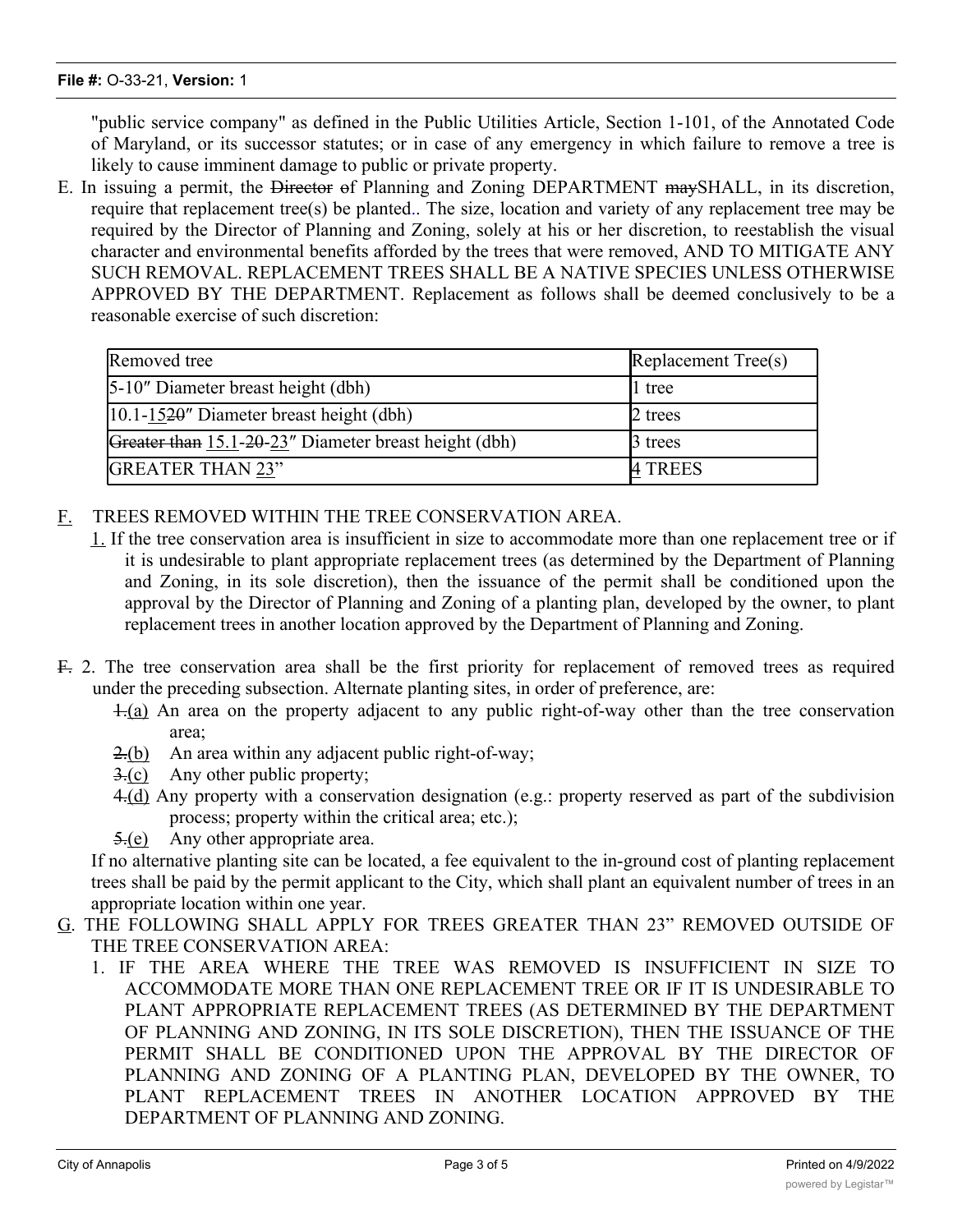- 2. THE AREA WHERE THE TREE WAS REMOVED SHALL BE THE FIRST PRIORITY FOR REPLACEMENT OF REMOVED TREES AS REQUIRED UNDER THE PRECEDING SUBSECTION. ALTERNATE PLANTING SITES, IN ORDER OF PREFERENCE, ARE:
	- (a) AREAS WITHIN THE 100' BUFFER, AS APPROVED BY THE DEPARTMENT
	- (b) OPEN AREAS NEAR A STREAM OR WETLAND
	- (c) ANY PROPERTY WITH A CONSERVATION DESIGNATION (E.G.: PROPERTY RESERVED AS PART OF THE SUBDIVISION PROCESS; PROPERTY WITHIN THE CRITICAL AREA; ETC.); OR
	- (d) ANY OTHER APPROPRIATE AREA.

IF NO ALTERNATIVE PLANTING SITE CAN BE LOCATED, A FEE EQUIVALENT TO THE IN-GROUND COST OF PLANTING REPLACEMENT TREES SHALL BE PAID BY THE PERMIT APPLICANT TO THE CITY, WHICH SHALL PLANT AN EQUIVALENT NUMBER OF TREES IN AN APPROPRIATE LOCATION WITHIN ONE YEAR.

- GH A property owner shall replace any tree removed without a permit according to the replacement standard in Subsections (E) and (F) of this section. The site, location and variety of such replacement trees shall be reviewed and approved by the Director of Planning and Zoning in accordance with the standards set forth herein.
- HI. ENFORCEMENT
	- 1. A Violation of this section shall be a municipal infraction punishable by a fine as established by resolution of the City Council for each tree greater than five inches in diameter at 4.5 feet above the ground removed from the tree conservation area without a permit, AND FOR EACH TREE GREATER THAN 23" IN DIAMETER AT 4.5 FEET ABOVE THE GROUND REMOVED ANYWHERE WITHIN THE CITY LIMITS WITHOUT A PERMIT. In addition, the Director of Planning and Zoning may revoke any permit issued under this section and/or issue an order stopping further tree removal whenever the director or designee determines that such action is necessary to accomplish the purpose of this section.
	- 2. IF A TREE CARE OR ARBORIST CONTRACTOR VIOLATES THE PROVISIONS OF THIS SECTION MORE THAN TWO TIMES IN A 12-MONTH PERIOD, NO PERMITS SHALL BE ISSUED TO THAT CONTRACTOR, AND NO PERMIT SHALL BE APPROVED FOR A PROJECT WHERE THAT CONTRACTOR IS LISTED AS THE CONTRACTOR TO DO THE WORK, FOR A PERIOD OF 12 MONTHS COMMENCING ON THE DATE OF THE SECOND VIOLATION.
	- 3. A COPY OF ANY REQUIRED TREE REMOVAL PERMIT MUST BE POSTED AT THE JOB SITE AT ALL TIMES FOR THE DURATION OF THE PROJECT.
	- 4. IF MITIGATION IS REQUIRED BY THE DEPARTMENT BUT HAS NOT BEEN COMPLETED WITHIN ONE YEAR OF SUCH MITIGATION NOTIFICATION, THE OWNER OF THE PROPERTY SHALL BE SUBJECT TO A FINE AS ESTABLISHED BY RESOLUTION OF THE CITY COUNCIL.
	- 5. Enforcement of this section shall be the responsibility of the Department of Planning and Zoning. All fines must SHALL be paid in full before any work can continue.
- IJ. Where this section and any other Federal, State or local law regarding tree removal and/or replacement apply to a given circumstance, the more restrictive law shall control.

## **SECTION II: AND BE IT FURTHER ESTABLISHED AND ORDAINED BY THE ANNAPOLIS CITY**

**COUNCIL** that this ordinance shall take effect from the date of its passage.

**Explanation:**